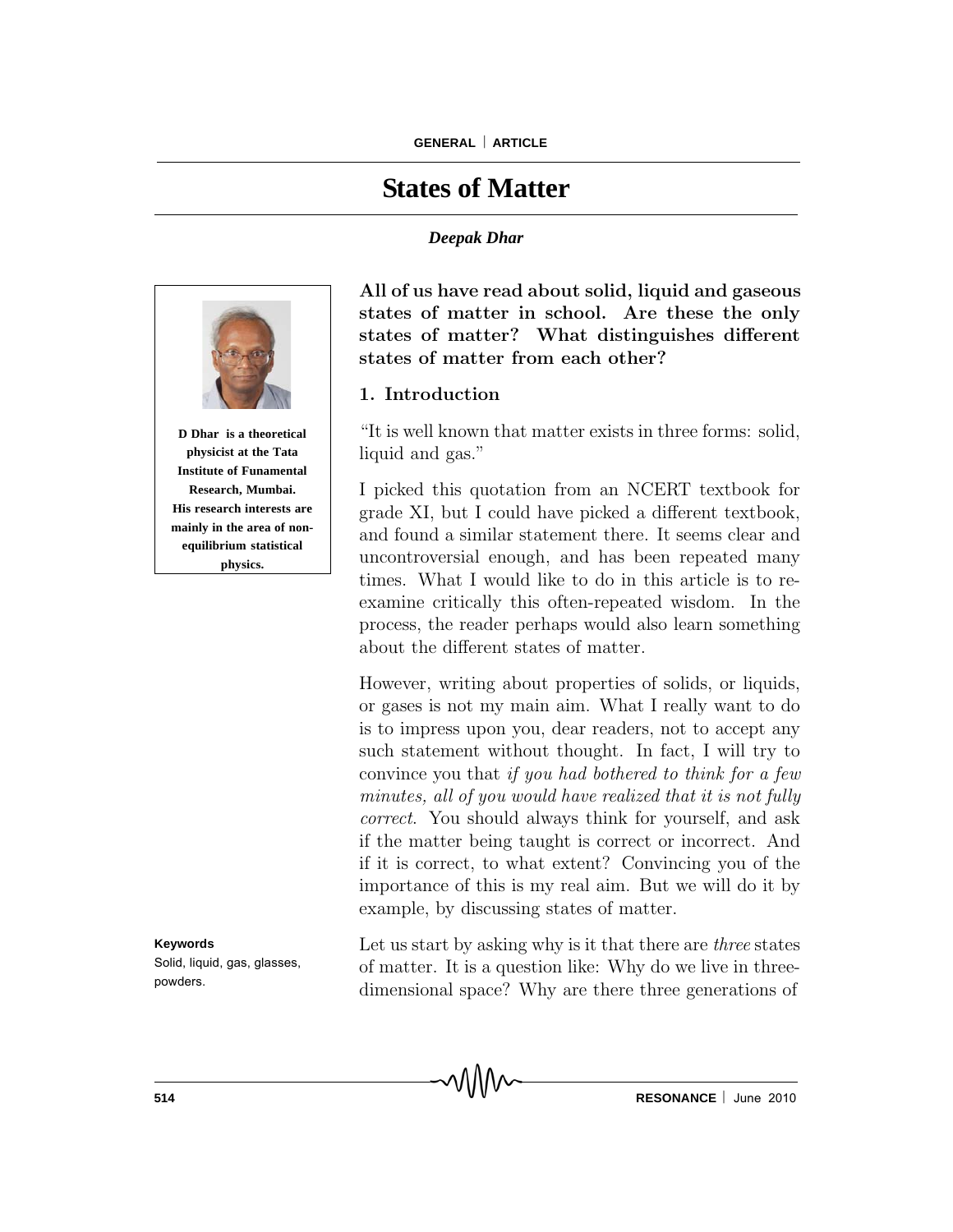#### **GENERAL ARTICLE**

quarks? and so on. And with a bit of thought, you will realize that the *correct* answer in this case is that states of matter is a classification scheme, like filing cabinets. There are a lot of materials, and we choose the grouping scheme that is most convenient. Other possible classification schemes could be alphabetical (e.g., in a dictionary), or based on some common properties (zoological classification of different animal species) or some mixture of these (e.g., books in a library). Materials can be classified based on color, or electrical properties, or whether they are organic or inorganic, or conductors or insulators, etc. All these classification schemes are useful, and are used when convenient.

Once we recognize the fact that different states of matter are like filing cabinets, the number of cabinets is purely a matter of convenience. One can always divide a class into smaller classes, or merge smaller classes into a bigger class. So, the number of different states of matter is not a deep question at all: it is whatever we want it to be.

Sometimes this sort of discussion ends up being a discussion about words, i.e., what is the dictionary definition of solid, liquid and gas? We are not discussing words. We are discussing the ideas behind the words. You may say, "Oh, this is a colloquial word. It doesn't have a very precise meaning". But lots of colloquial words have been adapted with precise meanings in science. Words like force, work, pressure, in ordinary language, can mean a lot of different things. For example, you can speak forcefully, or apply political pressure. However, in science, the meaning has been restricted to something quite specific, and you can always quantify the 'force' in terms of so many Newtons, etc. So we would expect that even a common word like 'solid' can be given a specific meaning in science. Can we do that? And when we do that, what does it mean?

Once we recognize the fact that different states of matter are like filing cabinets, the number of cabinets is purely a matter of convenience.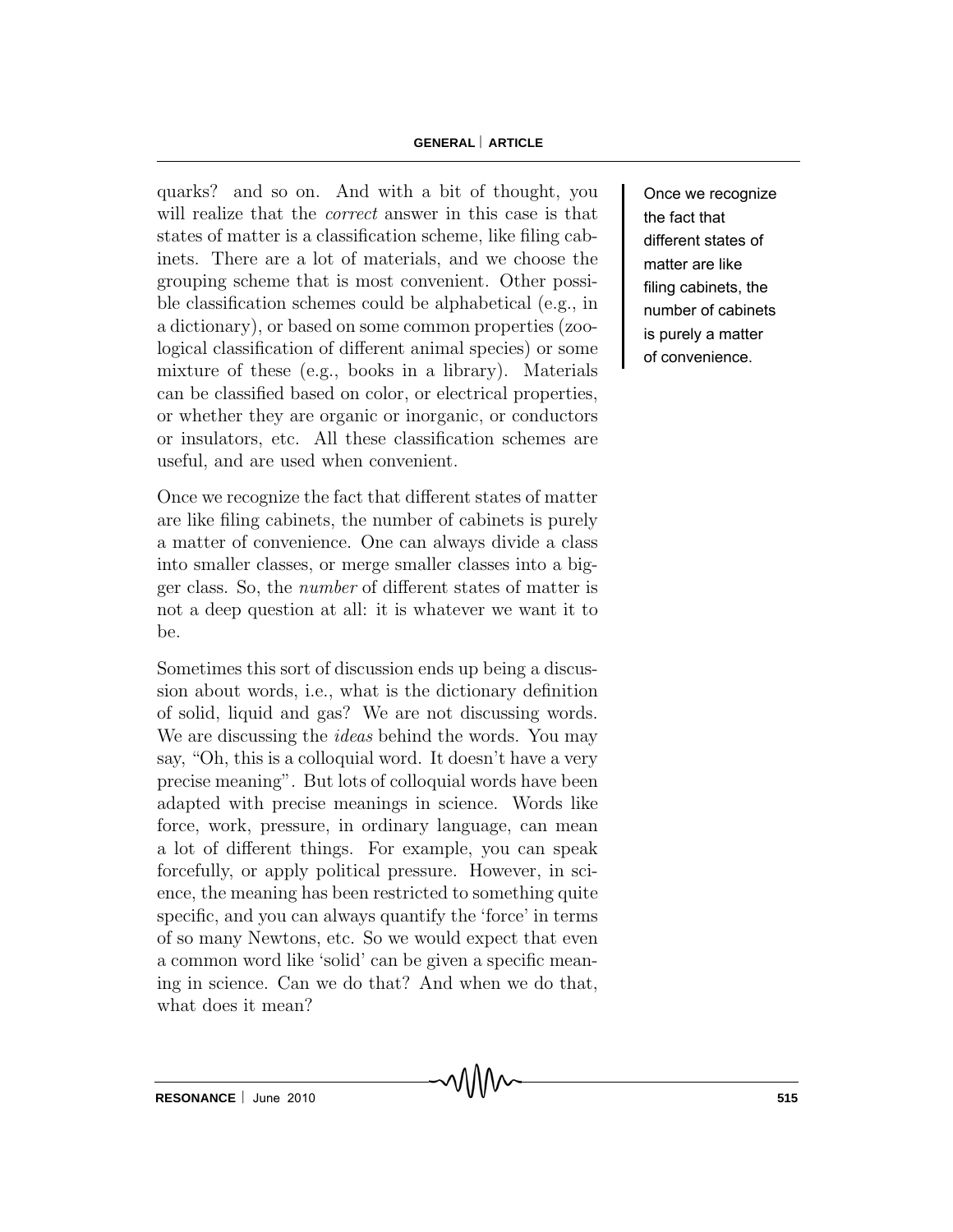The 'state' of matter is a more general notion than 'phases' of matter.

Let me clarify at the outset that 'states' of matter is not the same as 'phases' of matter. So you can have magnets, for example, and if you heat them, they become non-magnetic. There is a *phase transition* from magnetized phase to non-magnetized phase, but it remains a solid throughout. Similarly, if a superconductor, on heating loses superconductivity, and becomes a normal conductor, it remains a solid. So you have a change of phase but not a change of state. So the 'state' of matter is a more general notion than 'phases' of matter and we are not going to discuss the latter. Also, we will restrict our discussion to simple materials. Things like salads are complicated, and not the same everywhere. We are going to discuss only the simpler homogeneous matter.

This article is organized as follows. First we will discuss classification schemes. Then I will argue why liquids and gases should be treated as one state of matter. Then, we will look at differences between solids and fluids, and discuss different possible definitions of solids. I shall then discuss materials which are different from both solids and fluids, and are better treated as a separate state of matter. Because of constraints of space, and your patience, I will discuss only one of these, namely powders, and mention some of their unusual properties. And finally summarize our discussion.

## 2. Requirements of a Good Classification Scheme

The first requirement of a good classification scheme is that the number of classes should be moderate: If you have 500 classes, that is not so useful. Each of these classes can be broken up into subclasses, if needed. That is what is done with animal classification, and with books in a library. But to begin with, you want a moderate number of classes.

MMM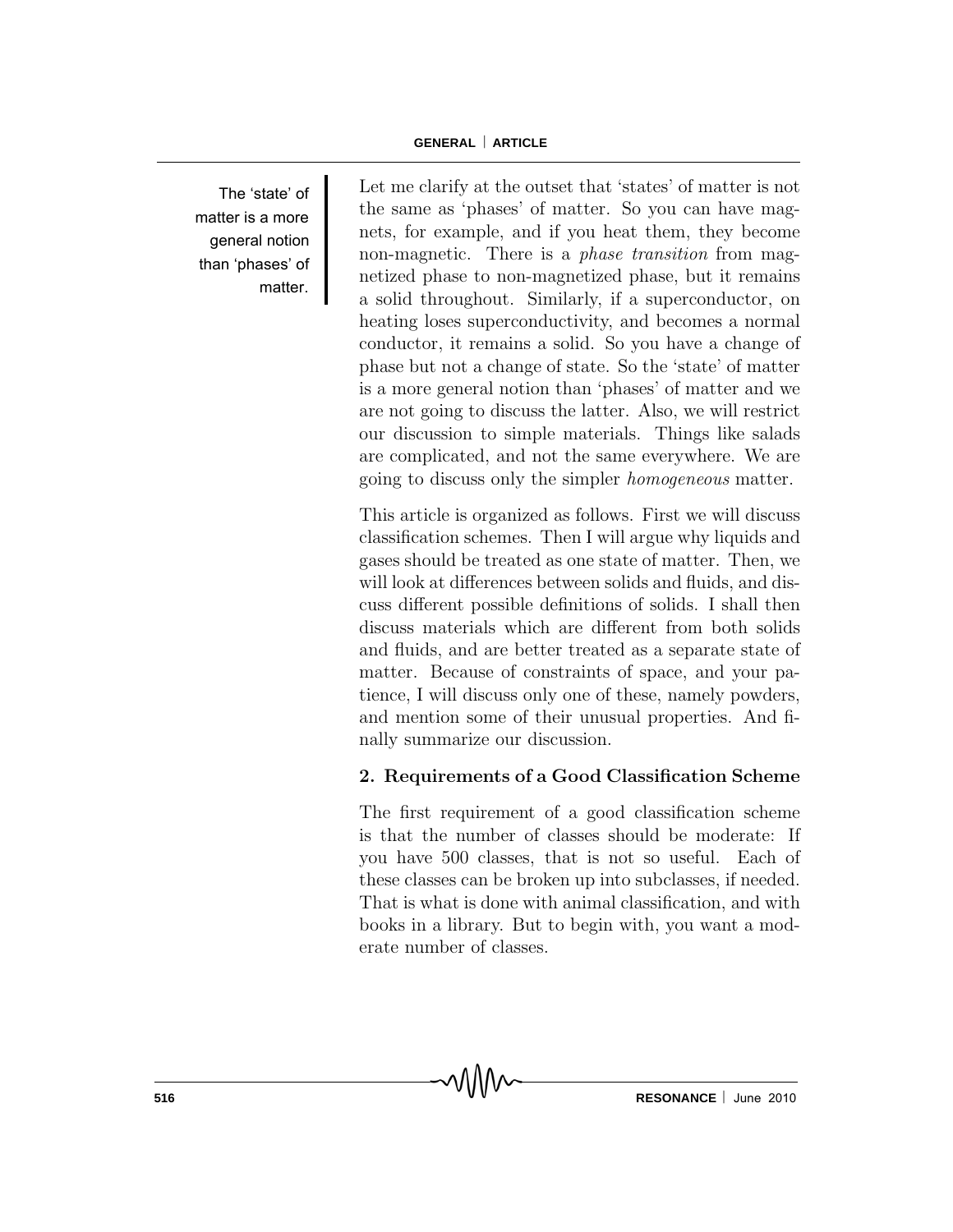Second, there should be a clear and unambiguous definition. If you give me an object, I should be able to tell which box it belongs in. There should be no confusion whether it is going to be called a solid, or a liquid or a gas. It should be a Yes/No answer. No in-betweens.

Thirdly, ease of classification. One should not have to spend a lot of effort in trying to decide to which class a given object belongs. You will have to do some test to decide. It is better if the tests do not involve expensive, not-easily-available apparatus.

The fourth requirement is naturalness and usefulness: I could have listed these separately, but I actually put them together because they are, in effect, the same thing. 'Natural' means it should not be arbitrary or artificial. For example, I could propose a definition that some-For example, I could propose a definition that some-<br>thing is solid if its density is more than  $\sqrt{2}$ , in some units. This will be an unnatural and artificial definition (Why this value?). Artificial and unnatural definitions are not useful, as there is a good chance somebody else will choose a different value. Then it could be that in India, a particular object is a solid, but not in China. If you make an arbitrary definition, it is unlikely to be useful: the object has similar behavior whether it is above or below the legal threshold.

The characterization of solids, liquids and gases is known since ancient times. If you are going to the market to buy oil, it helps to know that you have to take a bottle along to bring it back in. The essential difference between solids and liquids is qualitatively how you handle them. Can you just pick the matter with bare hands, or do you have to use a spoon? The classification of matter in terms of solid, liquid and gas is based on how it responds to forces that try to bend, compress or shear it. In scientific jargon, one says that it is based on the mechanical properties of matter.

The classification of matter in terms of solid, liquid and gas is based on how it responds to forces that try to bend, compress or shear it. In scientific jargon, one says that it is based on the *mechanical properties* of matter.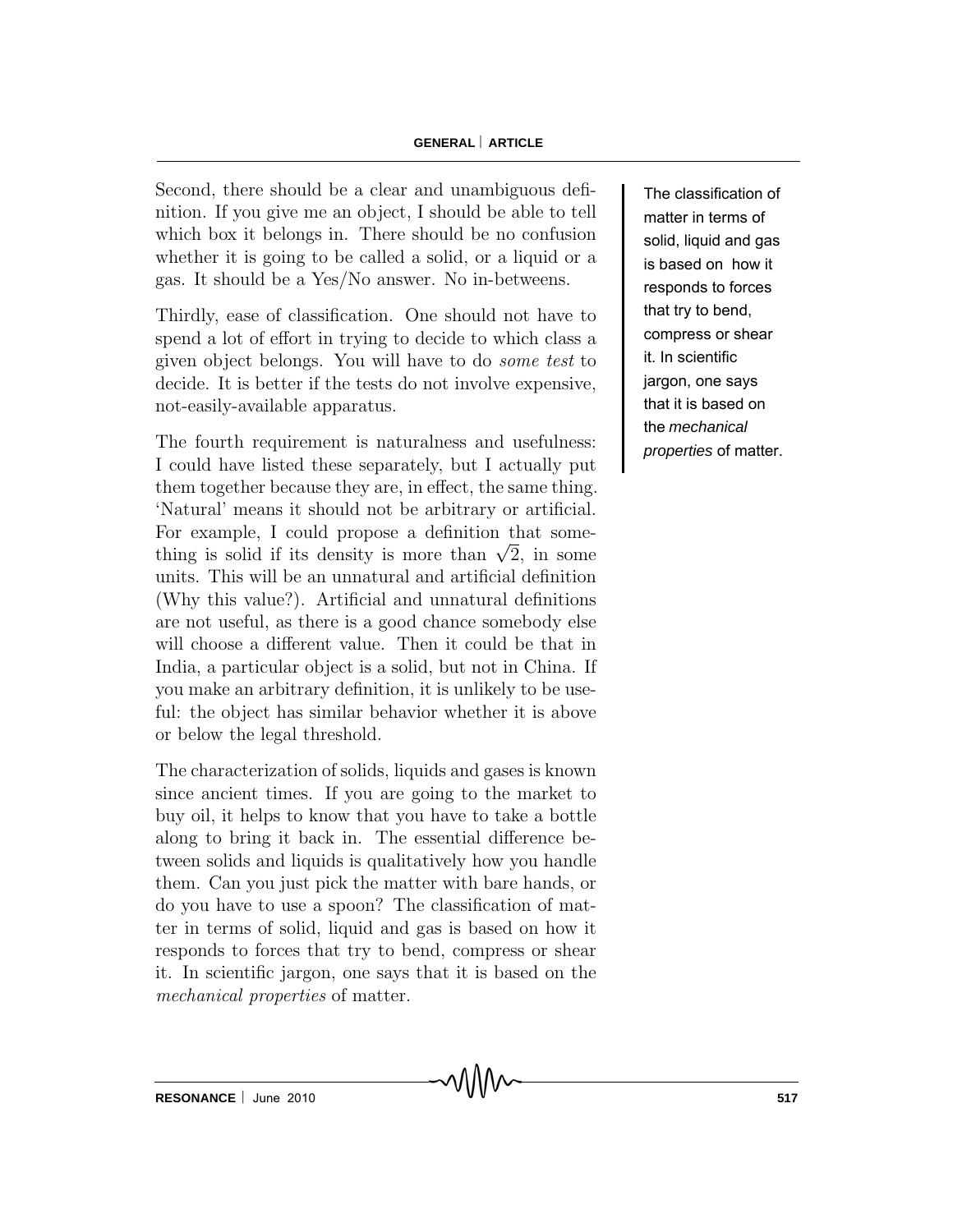

*Figure 1. Phase diagram of a typical material, showing the solid, liquid and gaseous states.*

There is a critical point above which the liquid and gas states are indistinguishable.

## 3. Liquids and Gases

Figure 1 gives what is called the phase diagram of a typical material, say water. Temperature is plotted along the X-axis and pressure on the Y-axis. For a particular temperature and pressure, the matter exists in a particular state, marked there tentatively as solid, liquid and gas. So, if you fix some pressure and increase the temperature slowly, initially you start with solid, which melts to a liquid, and then boils to form a gas. However, it is found experimentally that above a particular pressure if you heat the liquid, there is no sharp boiling point. The material just keeps on getting hotter, without any sudden change. So there is a critical point above which the liquid and gas states are indistinguishable. If I colour the areas blue, green and red, I will have a hard time deciding where to put the boundary between the green and red regions. Any choice one makes would be arbitrary. In other words, liquids and gases are the same state. And together, they are called the fluid state. This is actually well known, but the school textbooks continue to preach that there are three states of matter.

Thus, I have reduced my problem from three states of matter to two. Sometimes people say that plasma is the fourth state of matter. What is plasma? If you take a gas and heat it, more and more of the atoms become ionized as the temperature increases. When the material is very heavily ionized, it is called 'plasma'. Plasmas respond strongly to electric fields. However, again, between gas and plasma, there is no sharp point of transition. Ionization increases smoothly as you increase temperature. So any boundary between gas and plasma will be an arbitrary boundary, and not a natural distinction. And hence plasma and gaseous state are not distinct: they are the same state.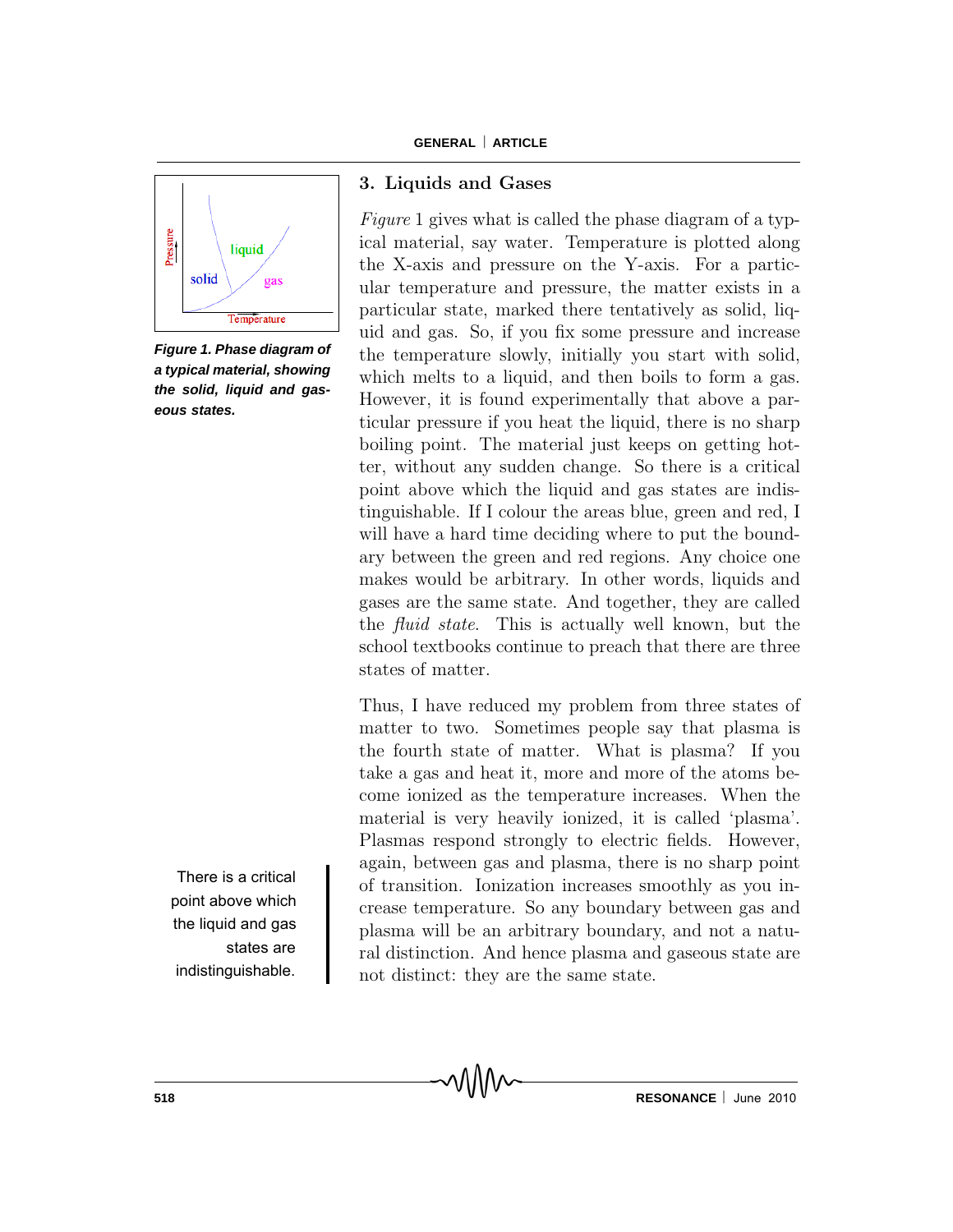# 4. Solids and Fluids

Let us now see how we can distinguish solids from fluids.

Definition 1."Solids have a fixed shape and fixed volume but liquids have a fixed volume but no fixed shape, while gases have neither fixed shape nor fixed volume."

This is a definition that I remember from my schooldays. Perhaps it is in your textbook also. But let us look at it more closely. In Figure 2, I have shown two pictures of a ball (made of, say, rubber, half colored red, half green): Clearly, the ball gets a little squashed when you put it on the table and if you flip it, it is again squashed, but the shape is changed!. So, is it a solid or not a solid? In fact, all materials have finite compressibility, and will deform somewhat under force.

Let us try an alternative definition:

Definition 2. "In solids, the atoms vibrate about their mean positions, but in fluids, they move over all available space."

This poses a bit of a problem because it refers to molecules, that I cannot see with naked eyes. But if you take an atom in a solid, mark it in some way and observe its movement, then one would see, that over time it actually jiggles over larger and larger distances. So all particles diffuse in time and this diffusion constant is finite. The mean square displacement  $\langle R^2 \rangle$  of a tagged particle is expected to linearly increase with time:  $\langle R^2 \rangle \sim Dt$ .

The diffusion constant  $D$  is finite. In solids, an atom moves about 0.0001 mm in one minute; in liquids about 1 mm, and about 100 mm in gases. So it is not correct to say that, in solids, atoms do not move over all available space. They would, if you wait long enough.

Let us try another definition:



*Figure 2. Solid balls will deform under gravity.*

It is not correct to say that, in solids, atoms do not move over all available space. They would, if you wait long enough.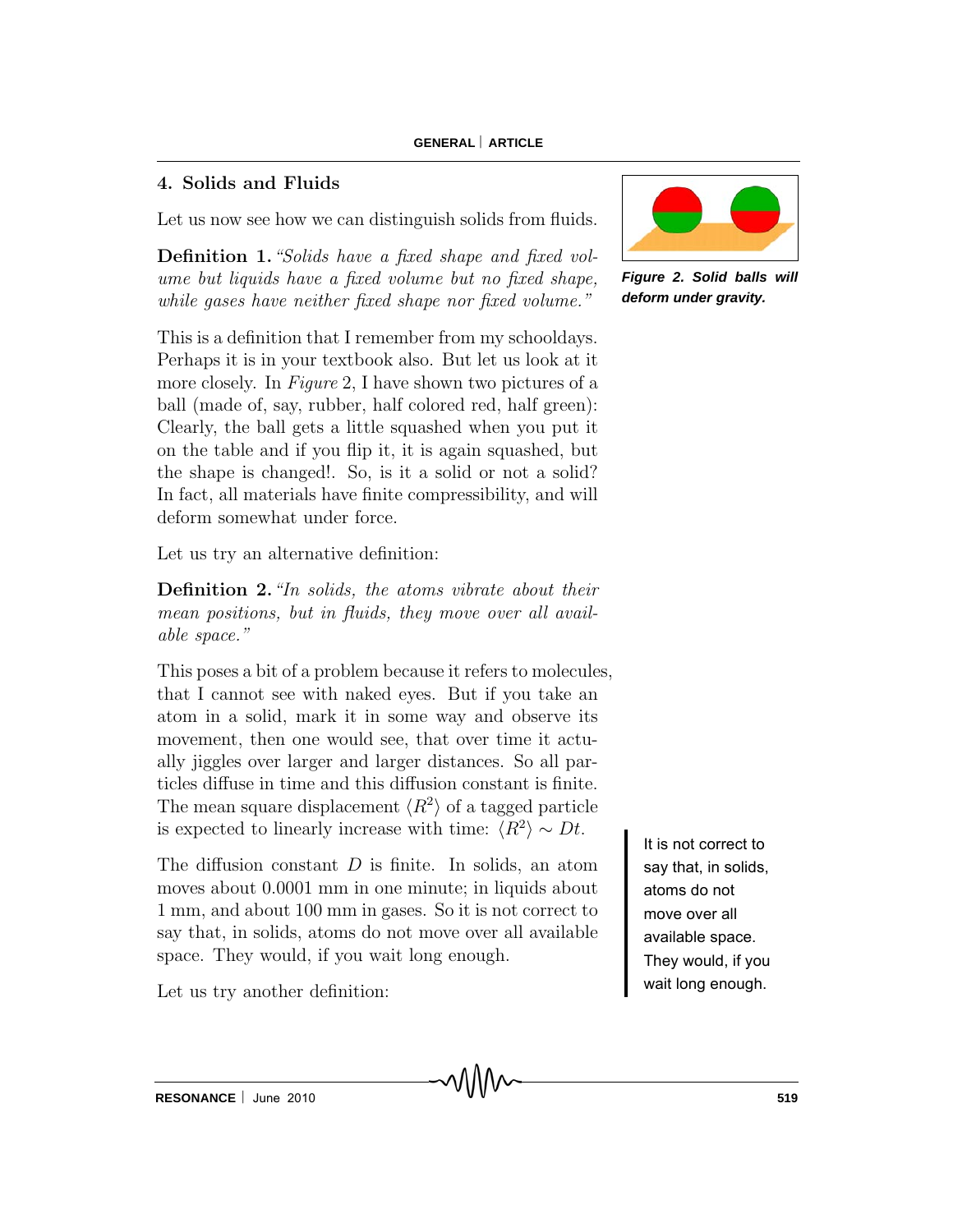

*Figure 3. Schematic representation of the atomic arrangements in crystalline and amorphous materials.*

There is no restoring force to shear in liquids, but it is there in solids. This is the usually accepted distinction between solids and liquids. Definition 3."Solids have a long-range ordered periodic arrangement of atoms. Fluids have only a short-range order."

In solids you expect a regular, periodic arrangement and in liquids, you have an irregular arrangement. So first, there is thermal motion in atoms; they are not in fixed positions, they are jiggling around. Any time you take a snapshot, you will not find this nice periodic arrangement shown in *Figure* 3. Each atom will be slightly displaced. So how does one distinguish this from the rest? There is a technical way of distinguishing it which says that take an X-ray diffraction picture of this. If you get sharp peaks, then there is an overall periodic structure. If there are no sharp peaks, then it is not a long-range periodic ordered structure.

However, if you say that long-range periodic ordered structures are solids and others are not, plastic or some amorphous material like window glass, will not qualify as solids. So this definition is also not a good definition. There is another definition which says:

Definition 4."Solids have a finite shear modulus, liquids do not."

Maybe you have not seen this definition but it is the one most physicists like the most. What is the shear modulus? Suspend a weight from a wire from the ceiling. If you apply a twist to the weight, and let go, it starts to oscillate, and you get a torsion pendulum. If there was no restoring force which tries to undo the twist, it would not oscillate. Now suppose you have two cylinderical pipes one inside the other, you fill some liquid between these and then you apply a twist to the inner pipe. In this case, there is no restoring force. So there is no restoring force to shear in liquids, but it is there in solids. This is the usually accepted distinction between solids and liquids.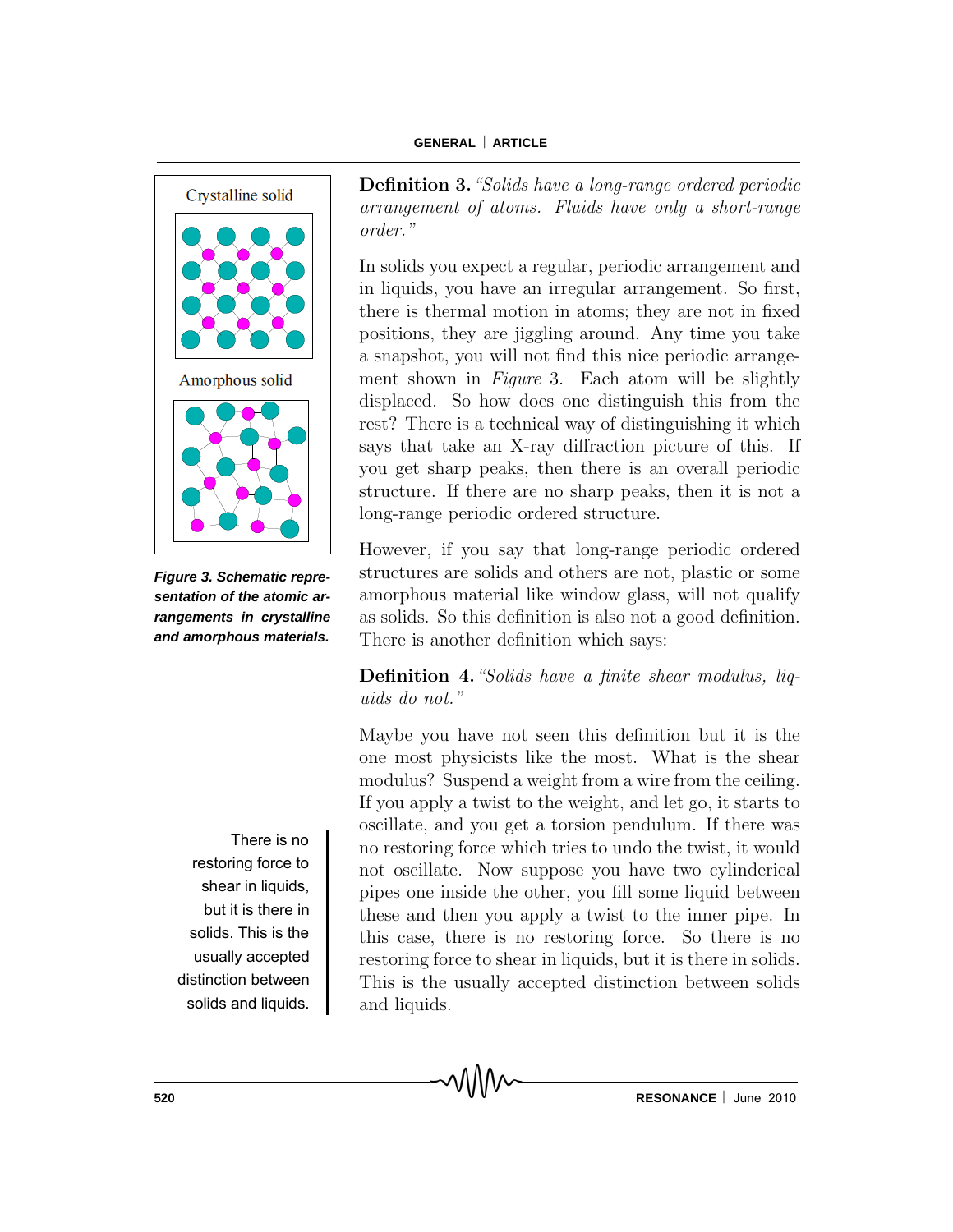#### **GENERAL ARTICLE**

However, it also has a problem because, what happens is that if you take a solid and you apply this twist, and you hold it for a long time, then the force felt by the rod slowly decreases with time. This is called 'creep' in solids. The material re-adjusts under this strain and the molecules move to relieve this strain. Thus how much shear modulus or how much restoring force there is, depends on how much time you wait before you measure it. And so if you take a really long time then may be it does not feel any force.

The definition of shear modulus involves very slowly changing forces, and it would appear that if you really wait very long, the shear modulus is always zero.

 $\operatorname{cient}$  books. (नैनं छिन्दन्ति शस्त्राणि .. .)**.** I was looking up other possible definitions for distinctions between solids and liquids and there is one which is not so often used in school textbooks but it was used as a distinguishing characteristic for materials in our an-

## Definition 5. "Solids can be cut with a knife, fluids not".

This also looks like a reasonable characterization. A tougher solid is harder to cut, but eventually you can cut it. For a liquid like water, there is no use trying to cut it with a knife. Even this definition turns out to be not very useful because there are things like 'cold welding' of solids. You can take two solids, you can cut them, put them on top of each other, vibrate them a little bit and they become the same again. This is called cold welding. In the liquid, you cut it with a knife and the two separated parts behind the knife's moving edge re-join again. This self-healing after the cut can occur in solids as well as liquids.

This is becoming a bit confusing. To recall, we started by saying that one of the requirements for a good classification scheme was a clear, unambiguous definition. It seems reasonable to expect, but now, we find this difficult to satisfy.

The definition of shear modulus involves very slowly changing forces, and it would appear that if you really wait very long, the shear modulus is always zero.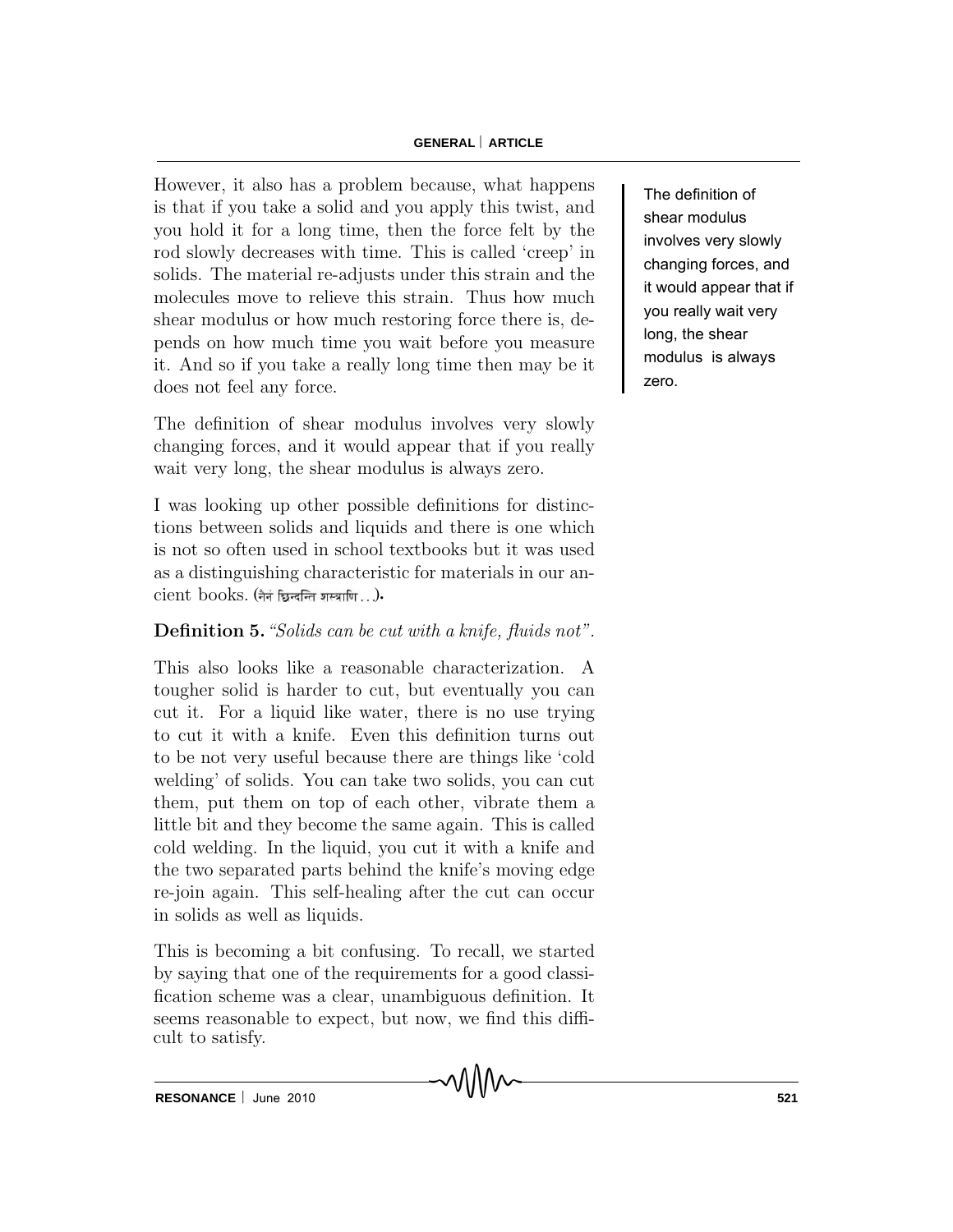In general, the flow of powders is very different from fluids. While the latter is quite well understood, and is described by laws of hydrodynamics, even the equivalent of hydrostatics for powders is only partly understood.



*Figure 4. A small sandpile on a flat table.*

*Figure 5. Pressure at base of a cylinder filled with water and sand, as a function of height of the column.*



In fact, 'solid-like' and 'fluid-like' behavior is a matter of length and time scales. A small drop of water or mercury resists change of shape, and is quite "rigid". A "ductile" metal flows at long-enough time scales. Falling from a plane on a lake, you are likely to break your bones, as badly as falling on hard ground. A single brick is clearly a solid, a truck-load of bricks can be poured out, and acquires fluid-like properties.

## 5. Powders: A Different State of Matter

Powders are granular materials like sand, wheat, flour. I would now like to argue that they are a state of matter different from both solids and fluids. Firstly, one can broadly distinguish between two types: wet and dry powders. In the following, I restrict myself to the former.

Powders can be poured from one vessel to another, and take the shape of the vessel. In this sense, they are like fluids. However, if you pour a powder on a flat table, from a point above, they form a conical pile, in which the slanting surface makes a finite angle with the horizontal (Figure 4). This angle is characteristic of the material, and is called the 'angle of repose'. If powders were fluid, this angle would have been zero.

In general, the flow of powders is very different from fluids. While the latter is quite well understood, and is described by laws of hydrodynamics, even the equivalent of hydrostatics for powders is only partly understood. For example, consider a long cylindrical vessel, which is filled with sand or water up to a height  $h$ . In the case of fluids, the pressure at the base of the vessel increases linearly with the height of the column. In case of sand, it initially increases, but tends to a finite saturation value even as the height is increased (Figure 5).

Another interesting behavior of powders is called the 'brazil-nut effect'. This refers to the fact that larger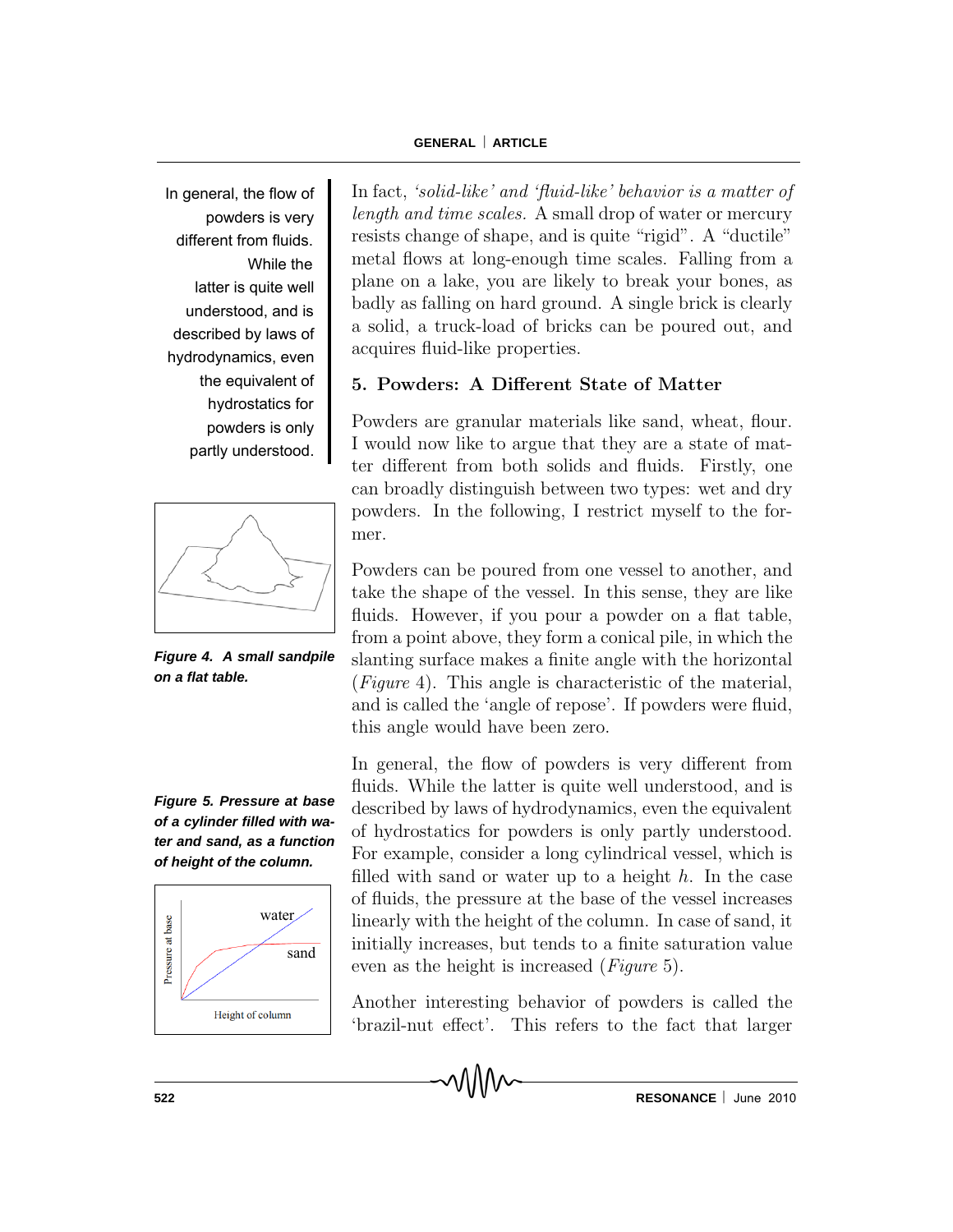heavy particles rise to the top in shaken granular media. The name refers to the well-known phenomenon of larger nuts being found near the top in a shaken cereal box. I understand that the same phenomenon can be seen with large cannonballs in a shaken box of sand. In liquids, the heavier cannonballs would be expected to sink, not rise. Clearly, the well-known law of Archimedes is not valid for powders.

This coming together of larger particles in shaken mixtures has important consequences. In many applications, it is important for powders to be well-mixed, e.g., in making medicine tablets. But, if size separation occurs, keeping a well-mixed granular mixture in a rotating drum would make it unmixed.

# 6. Other States of Matter

There are many other types of matter whose behaviour differs substantially from solids and fluids, so that it seems reasonable to classify them as separate states of matter. A detailed discussion of each of these would require too much space. I only mention them briefly here. You can learn more about them from books cited and from the internet.

For example, glasses, like window glass, look like solids, but their atomic structure is like that of liquids, and they seem to flow, though very slowly. They can be thought of as very viscous liquids, but perhaps better thought of as a distinct state of matter. Liquid crystals, the stuff used in your mobile phone displays, flow like fluids, but show partly crystalline atomic order, and can be thought of as a state of matter between solids and fluids. These are 'solid-like' at atomic level, but 'liquidlike' in bulk behavior, while in glasses, the converse happens. Helium at low temperatures when it becomes a superfluid, or Bose–Einstein condensates are rather exotic forms of matter, not encountered in everyday life,

The well-known law of Archimedes is not valid for powders.

Liquid crystals are 'solid-like' at atomic level, but 'liquid-like' in bulk behavior, while in glasses, the converse happens.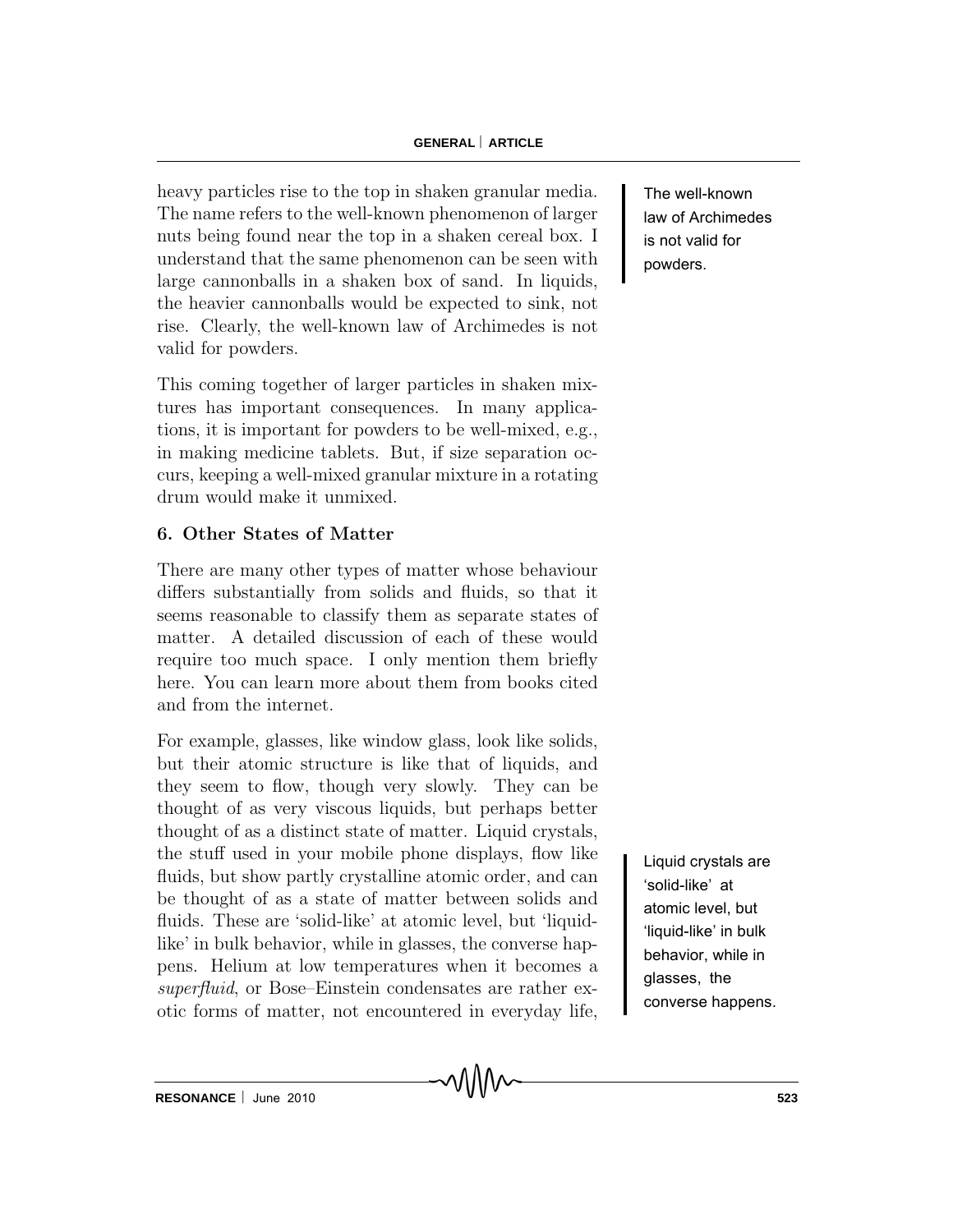Recently, there has been some indication of experimental evidence of a state called 'supersolids', that have periodic atomic arrangement in space, but flow like superfluids. Then there are colloids, gels, emulsions, foams, ....

but they have very unusual flow properties and certainly qualify as distinct states of matter. Recently, there has been some indication of experimental evidence of a state called 'supersolids', that have periodic atomic arrangement in space, but flow like superfluids. Then there are colloids, gels, emulsions, foams, . . .. These could also be considered as different states of matter, but one can argue that they are not really homogeneous. Away from Earth, in neutron stars, one has matter in the form of neutrons, and that is ceratinly a new state of matter. Astrophysicists these days even speak of 'dark matter', which, if it is found to exist, is going to be very different from other known forms of matter.

Sometimes, states of matter are used as a good metaphor for describing the structure of non-material objects. For example, the magnetic field lines in a type-II superconductor may show an almost periodic arrangement, or exist as a disordered, mutually-entangled, bundle of lines. Transitions between these may be induced by changing temperature. One then sometimes talks of melting of the vortex-'matter' from a solid-like to a liquid-like phase (the quote marks have been used to emphasize that the word is incorrect, and magnetic field lines are not matter).

#### Summary

To summarize, the main thing I have tried to emphasize in this article is the importance of thinking for yourself in whatever you study. Another is that we should correct our textbooks. Sometimes, the changes required are not so large, and some textbooks do say things correctly. For example, the textbook Advanced Chemistry by P Mathew, (Cambridge University Press), says: "Almost all substances fall neatly into one of the three categories: solid, liquid and gas  $\dots$ ".